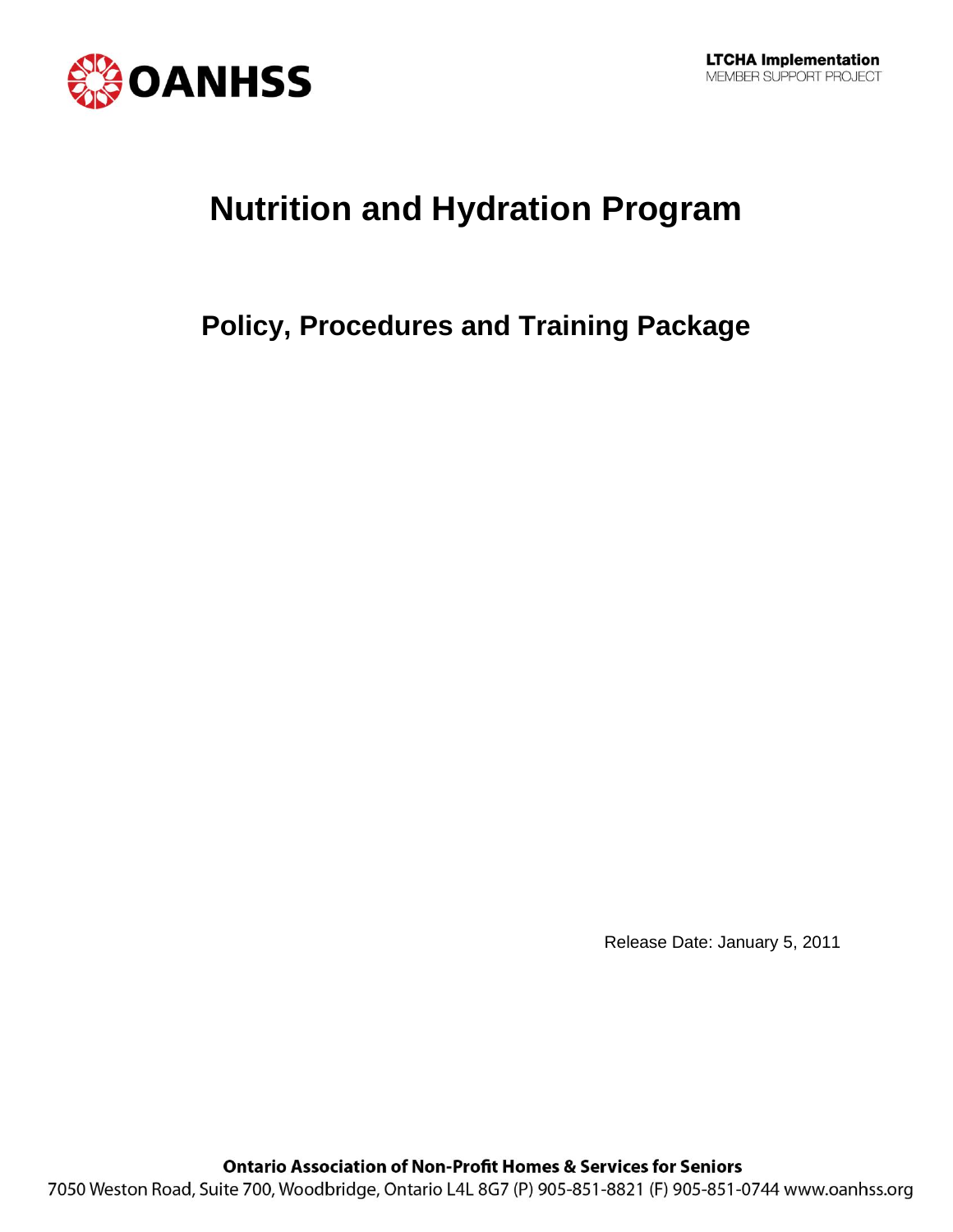#### **Disclaimer**

*The Ontario Association of Non-Profit Homes and Services for Seniors (OANHSS) Long-Term Care Homes Act (LTCHA) Implementation Member Support Project resources are confidential documents for OANHSS members only. Any review, retransmission, dissemination or other use of, or taking of any action in reliance upon this information, by persons or entities other than the intended recipients is prohibited without the approval of OANHSS.*

*The opinions expressed by the contributors to this work are their own and do not necessarily reflect the opinions or policies of OANHSS.*

*LTCHA Implementation Member Support Project resources are distributed for information purposes only. The Ontario Association of Non-Profit Homes and Services for Seniors is not engaged in rendering legal or other professional advice. If legal advice or other expert assistance is required, the services of a professional should be sought.*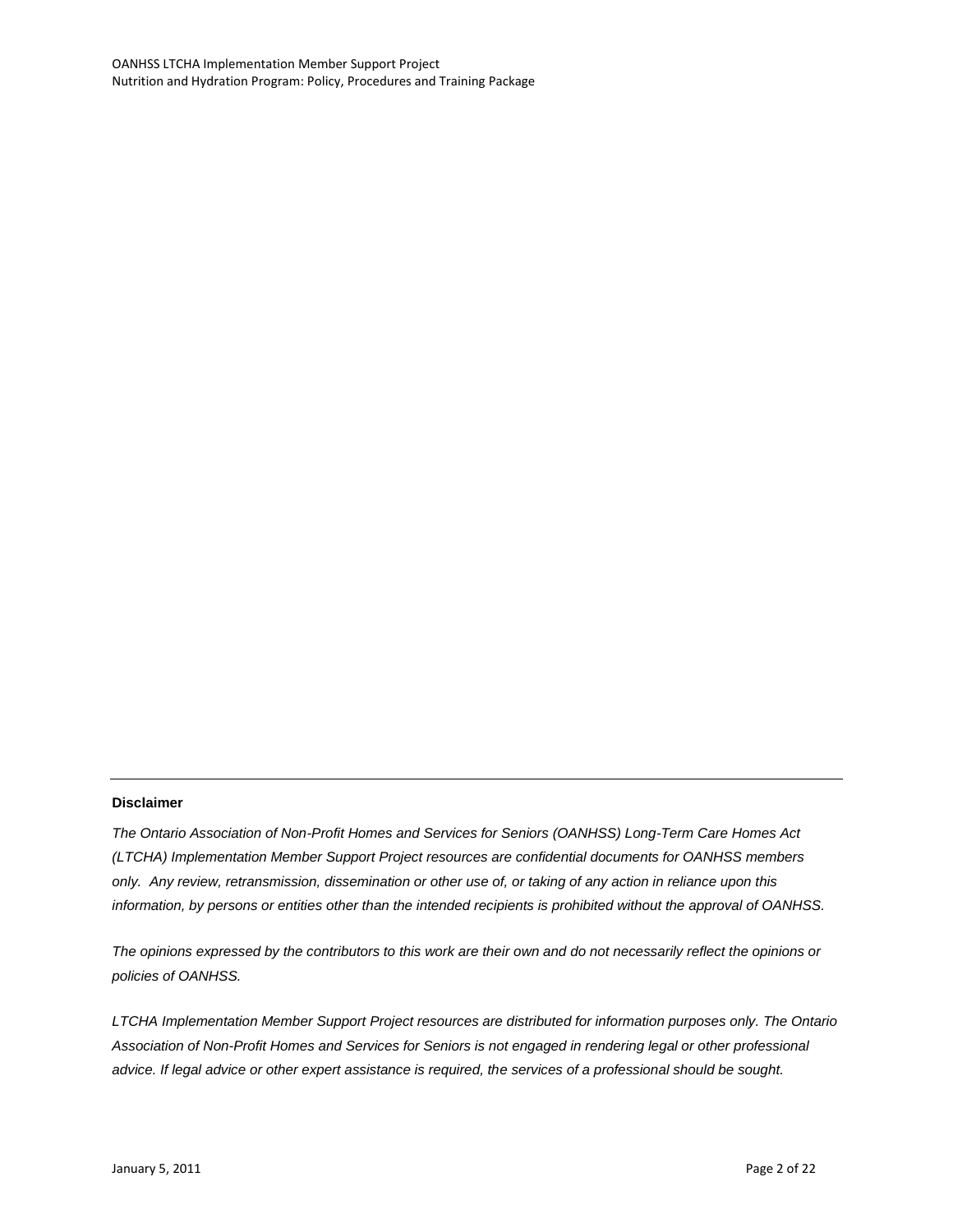# **Table of Contents**

| Procedures for Nutrition and Hydration Management in Individual Resident Situations 16     |  |
|--------------------------------------------------------------------------------------------|--|
|                                                                                            |  |
| APPENDIX A: NUTRITION AND HYDRATION PROGRAM: REVIEW OF SYSTEM AND CLINICAL REQUIREMENTS 20 |  |
| APPENDIX B: NUTRITION AND HYDRATION TRAINING PRESENTATION FOR FRONT-LINE STAFF21           |  |
|                                                                                            |  |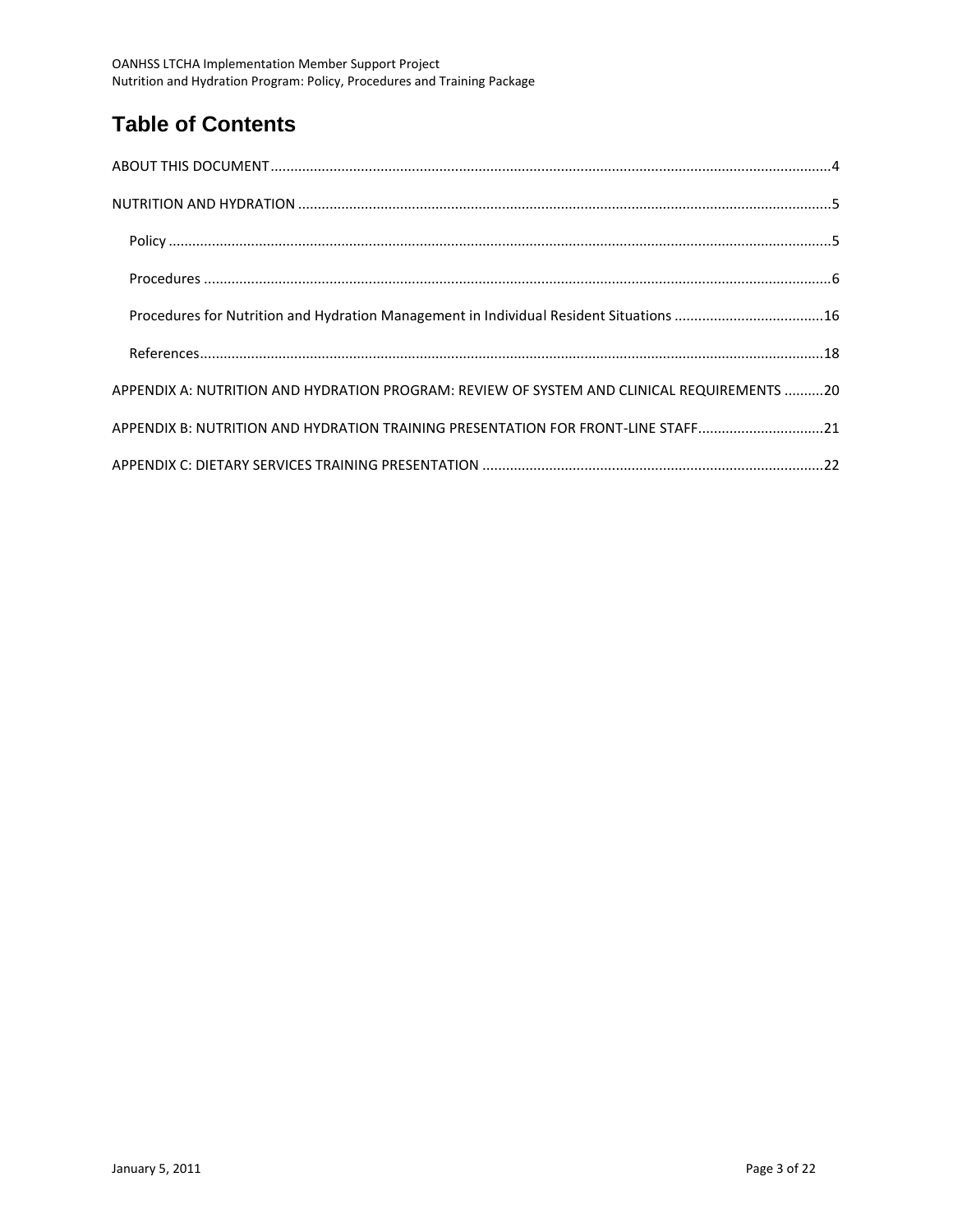# <span id="page-3-0"></span>**ABOUT THIS DOCUMENT**

The development and implementation of a policy and procedures for nutrition and hydration is a requirement of Regulation 79 of the *Long-Term Care Homes Act, 2007* (LTCHA). This document contains a sample policy, procedures and staff training materials that meet the minimum requirements of the LTCHA and regulation.

This package is intended to be used as a resource for OANHSS member homes to modify and customize, as appropriate. This material can also be used by homes to review their current policies and procedures and compare content. Please note: The project team have compiled these materials during the fall of 2010, and as a result, the information is based on the guidance available at this time. Members will need to regularly review the Ministry of Health and Long-Term Care (MOHLTC) Quality Inspection Program Mandatory and Triggered Protocols to ensure that internal policies and procedures align to these compliance expectations.

#### **Acknowledgements**

OANHSS gratefully acknowledges the contribution of written practices, resources and tools used in the development of this package from, Julie Laing, Huron Lodge, City of Windsor, Durham Region, and Niagara Health System.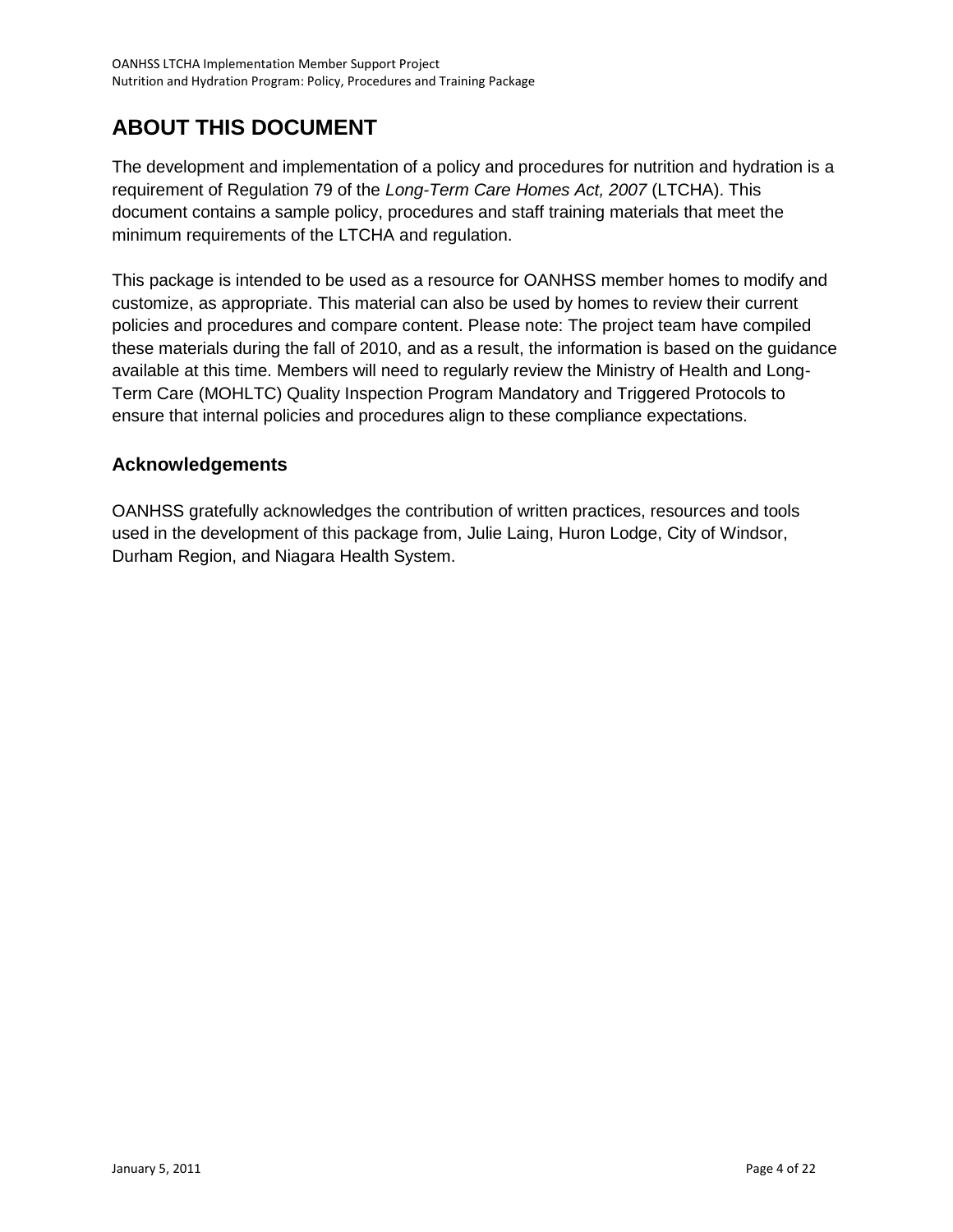# <span id="page-4-0"></span>**NUTRITION AND HYDRATION**

### **Purpose**

The Nutrition and Hydration Program is aimed at improving, preventing deterioration or maintaining a resident's functional and wellness level and quality of life through an interdisciplinary approach to meal preparation and service. The nutrition and hydration program is integrated into the home's programs and the resident's individual plan of care and supports an enjoyable dining experience.

#### **Goals**

- To ensure residents' daily nutrition and hydration needs are met consistently.
- To plan and deliver nutritious meals and snacks and ensure sufficient fluids are provided.
- To identify, mitigate and manage risks related to nutrition and hydration and dietary services.
- To monitor, residents' weights, food and fluid intake and skin integrity.
- To ensure best practices related to dining service, menu planning and food production.

# <span id="page-4-1"></span>*Policy*

The home shall ensure, through a restorative approach, that residents are provided with food and fluids that are safe, adequate in quantity, nutritious and varied by dietary services (LTCHA s. 11).

### **Preamble**

The program consists of resident focused nutrition care, dietary services and hydration.

Many factors contribute to meeting the program's goals including qualified and trained staff who can contribute to a positive dining experience for all residents. Meal planning for individual residents is carried out within the care planning process and involves collaborative input from the interdisciplinary team.

Delivering a comprehensive nutrition and hydration program includes consulting with a registered dietitian who is a staff member of the home, and policies and procedures relating to nutrition care, dietary services and hydration. The program identifies risks and incorporates the implementation of strategies to mitigate those risks. Dietary services include menu choices, snacks and ensuring availability of various nourishing food and drinks.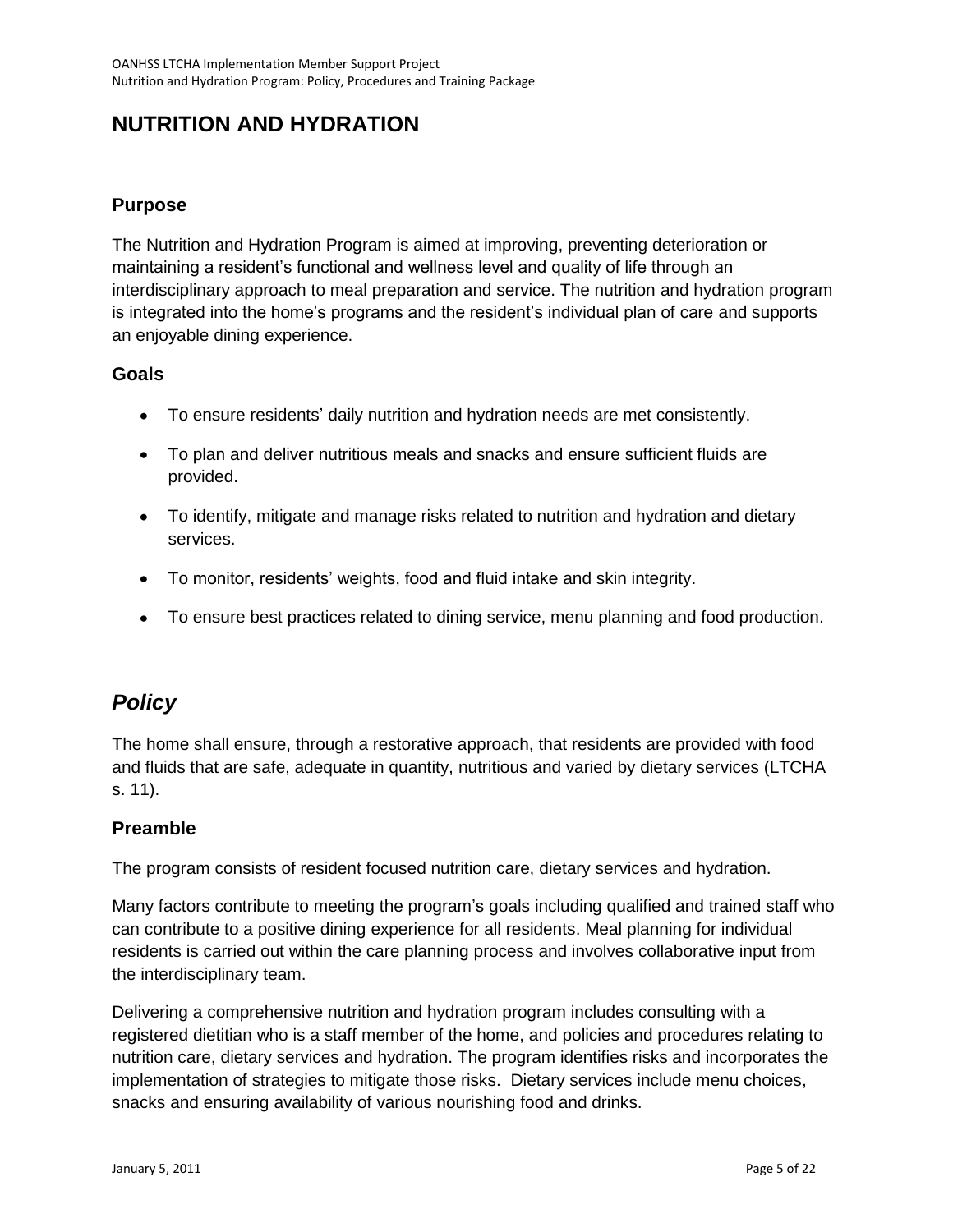## **Definitions**

#### **Malnutrition**

Malnutrition is complex and may be difficult to diagnose in elderly people. The following risk factors may lead to the condition: decreased cognition, difficulty feeding oneself, dentition issues, dysphagia issues, decreased physical ability/weakness, skin breakdown, constipation, and medical conditions which may contribute such as diabetes, renal disease, abnormal diagnostic results and rapid weight loss.

#### **Dehydration**

Dehydration *is* the loss of water and salts essential for normal body function and is caused by not drinking or taking in enough fluids. Risk factors are similar to malnutrition and can impact on physical and cognitive well being.

#### **Obstipation**

Obstipation is intractable constipation. It is a condition of extreme and persistent constipation causing obstruction in the intestinal tract.

#### Restorative Care

Restorative care requires an organized interdisciplinary team approach, supported with a restorative care philosophy, promoting and maximizing resident independence.

# <span id="page-5-0"></span>*Procedures*

### **The Administration and Leadership Team**

The Administration and Leadership Team have overarching responsibilities to develop, implement, evaluate and revise as necessary the organization wide systems and clinical aspects of the nutrition and hydration program.

#### Organization Wide Interrelated Actions to Support Dietary Services

- Develop policies and procedures.
- Ensure that processes are in place to hire qualified staff as defined by the LTCHA Regulation 79:
	- o Dietitian (see section 74 of LTCHA Regulation 79).
	- o Nutritional Manager (section 75).
	- o Food Service Workers (section 78).
	- o Cook (section 76).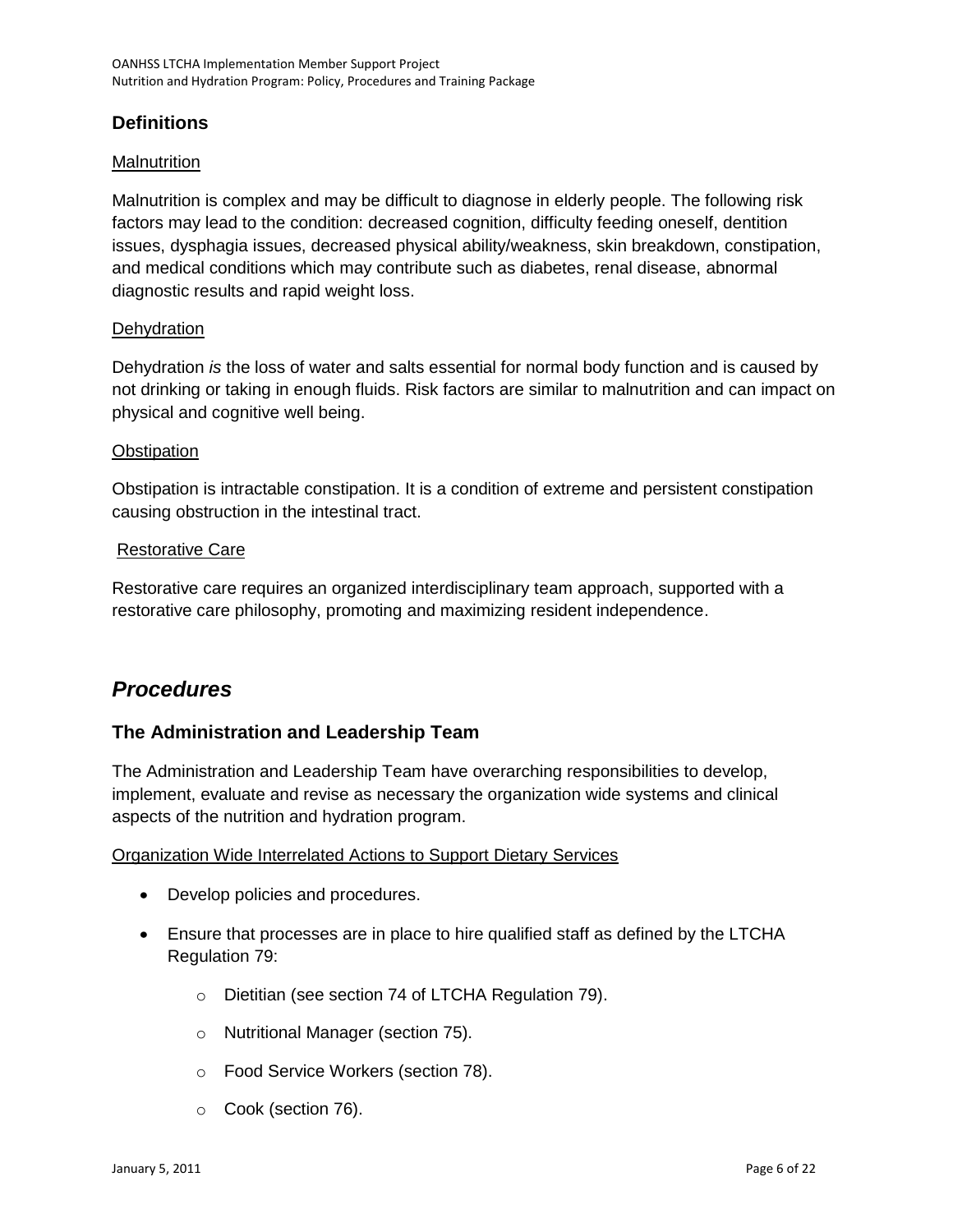- Put in place schedules and resources to train staff prior to performing duties and on an ongoing and as needed basis.
- Establish a schedule to reflect the minimum staffing requirements for Dietitian, Nutritional Manager and Food Service Workers in accordance with sections 74, 75, 77 of the LTCHA Regulation 79.
- Promote consultation, communication and educational opportunities between the team and the resident/SDM that respects resident's rights, safety, autonomy and decision making.
- Implement monitoring and evaluation processes to identify risks and develop interventions to mitigate those risks through an integrated quality/risk management program.
- Monitor the dietary services, nutrition and hydration services regularly and evaluate the program at least annually.
- Implement a process for identifying and securing equipment and resources needed for food storage, menu planning, food production, dining room and snack service.
- Ensure that safe routines and practices are in place to provide the residents with food and fluids that are safe, adequate in quantity, nutritious and varied.
- Implement rules relating to the labelling and storage of hazardous substances safely so they are not accessible to the residents.
- Develop routines and schedules to provide environmental services and preventative maintenance to clean and sanitize all areas and equipment and maintain same in good working order.
- Adhere to Infection Control, Workplace Hazardous Materials Information System (WHMIS) and Occupation Health guidelines and that there is regular monitoring of same.
- Put a process in place for residents and others to raise concerns and suggestions and for staff to follow-up.
- Ensure that records are retained and maintained:
	- $\circ$  Records of food or beverages prepared in the long term care home for persons who are not residents are maintained for seven years.
	- $\circ$  Records relating to the purchasing of residents' food for the production system, approved menu cycle and menu substitutions are retained for at least one year.
	- o Resident records are retained for ten years after the resident is discharged and maintained on site during the resident's stay and for one year after discharge.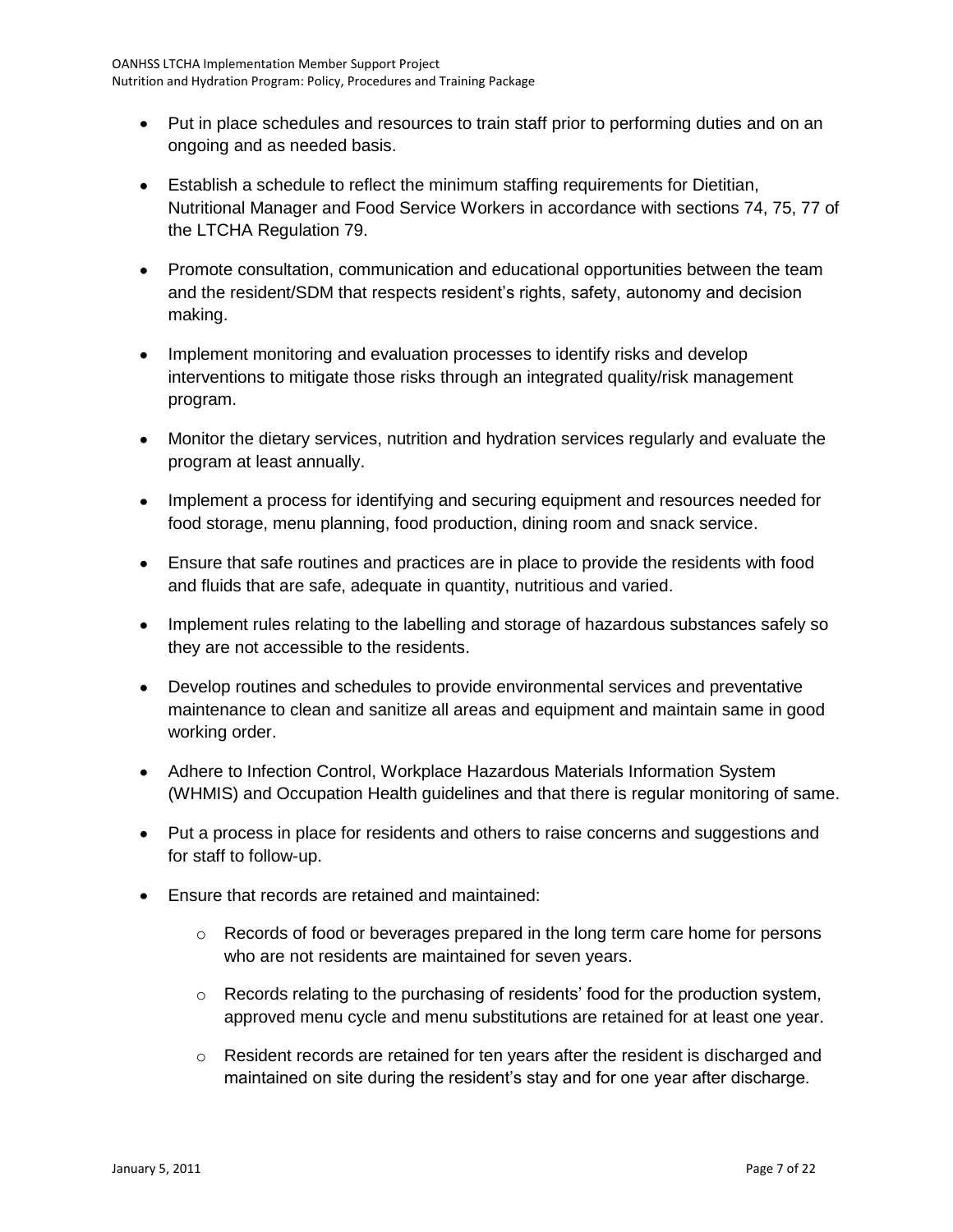$\circ$  Staff records are retained for at least seven years after the staff member ceases to work in the home and on site for at least one year after employment ceases.

#### Responsibilities Relating to Dining Room and Snack Services

- Develop and implement routines and guidelines to provide the right food and fluids to the right resident at the right time, at the right temperature and with the right approach and assistance.
- Implement an interdisciplinary approach to meal services and educate staff of their responsibilities including maintaining an engaging and pleasant approach.
- Ensure all staff are aware of any visual or hearing impairments and or language barriers when offering menu choices and providing meal time set up.

#### **Dietitian**

#### Responsibilities Relating to the Effective Operations of the Dietary Service

- Carry out clinical and nutrition care duties.
- Consult on the development and implementation of policies and procedures on nutrition care, dietary services and hydration.

#### Responsibilities Relating to Direct Resident Care

- Assess all new residents and work collaboratively with the interdisciplinary team to develop a plan of care and complete RAI-MDS 2.0 section K.
- Note height, weight, nutritional and hydration status and any related risks.
- Assign a nutritional level of risk to all residents upon admission and whenever there is a significant change in condition or the plan of care is ineffective.
- Ensure that all care plans of high risk residents are current by monitoring, evaluating, reassessing and completing RAI-MDS 2.0 section K.
- Complete RAI-MDS 2.0 section 12 (nutritional risk) and section 13 (tube feeding) when applicable.
- Write resident's diet orders including resident's diet, texture modification, fluid consistencies and nutritional supplements.
- Assess/reassess the resident's nutritional status when there are skin integrity issues.
- Review nutritional status of resident's with significant unplanned weight changes as defined by:
	- o 5% of body weight or more in 1 month period.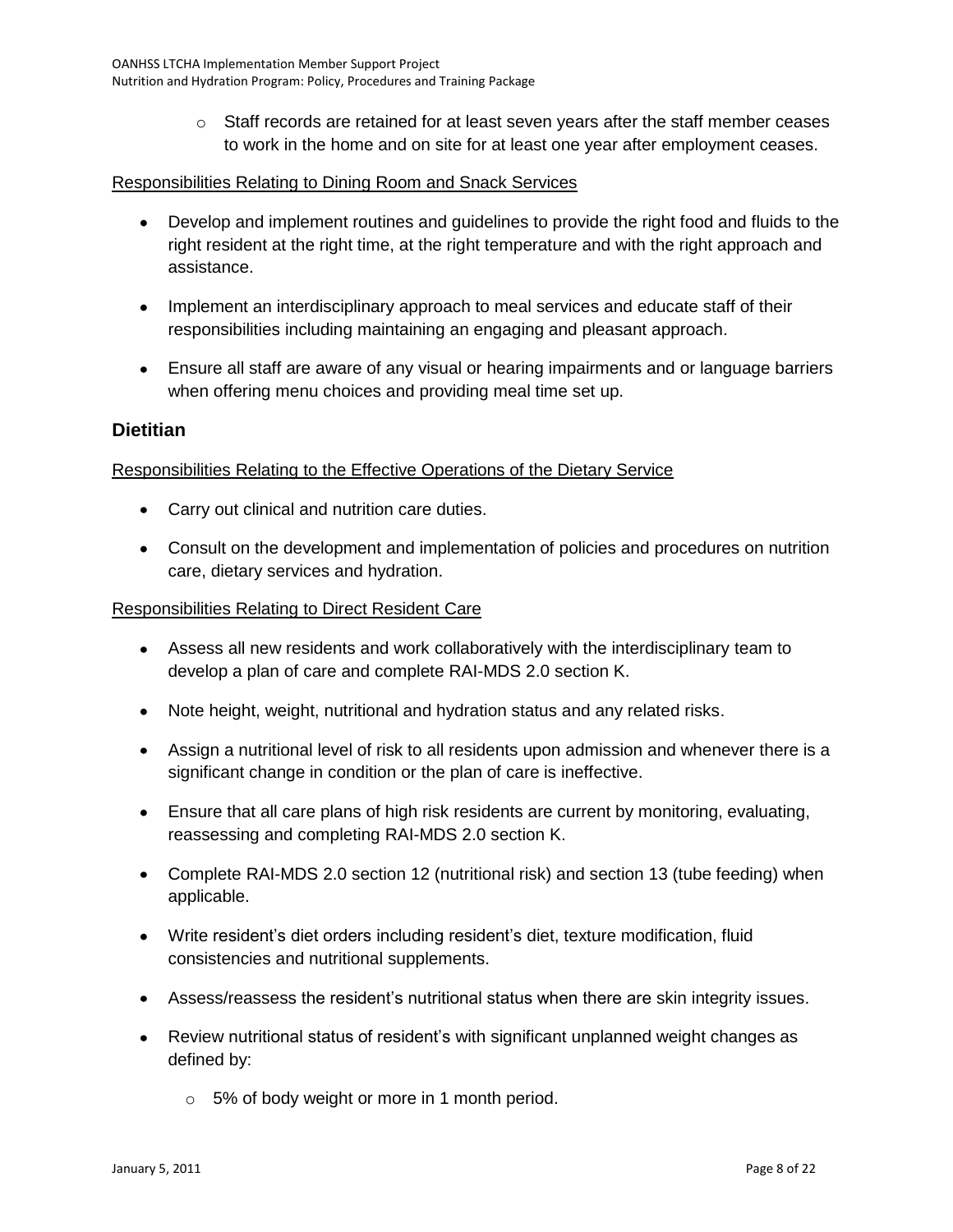- o 7.5% of body weight or more in 3 month period.
- o 10% of body weight or more over a 6 month period.

#### Responsibilities Relating to Menu Development and Approval

- Approve resident menus as developed by nutrition manager to ensure that they meet the residents' nutritional and hydration intake requirements. Approve updated menus at least annually (section 71(e) of LTCHA Regulation 79).
- Consult with nutrition manager on therapeutic and texture modified menus.
- Communicate with resident and family and attend care conferencing meetings according to residents assessed needs.

#### **The Nutrition Manager**

#### *A. Menu and Food Production*

#### Responsibilities for Menu Development and Food Production

- Develop menus that meet the nutritional and hydration intake required by the residents and seek dietitian review and approval of menus (section 71(e) of LTCHA Regulation 79).
- Consult with and receive approval from the Residents' Council when developing the menu and dining room service.
- Maintain at least a 24 hour supply of perishable food and a 3 day supply of nonperishable food and enteral feeding.
- Ensure that the menu cycle is at least 21 days in length.
- Review and update the menu at least annually with dietitian approval (see section 71(e) of LTCHA Regulation 79).
- Prepare standardized recipes and production sheets for all menus.
- Post menus and ensure that substitutions are documented in the production and posted menus.
- Maintain records of menus, production sheets and purchases.  $\bullet$
- Develop work routines and staffing schedules to ensure that breakfast is available up to at least 0830 and the evening meal is not served before 1700.

#### Responsibilities for Menu and Food Production to Ensure that Resident Dietary Needs are Met

• Include regular, therapeutic, and texture modified diets in the menu.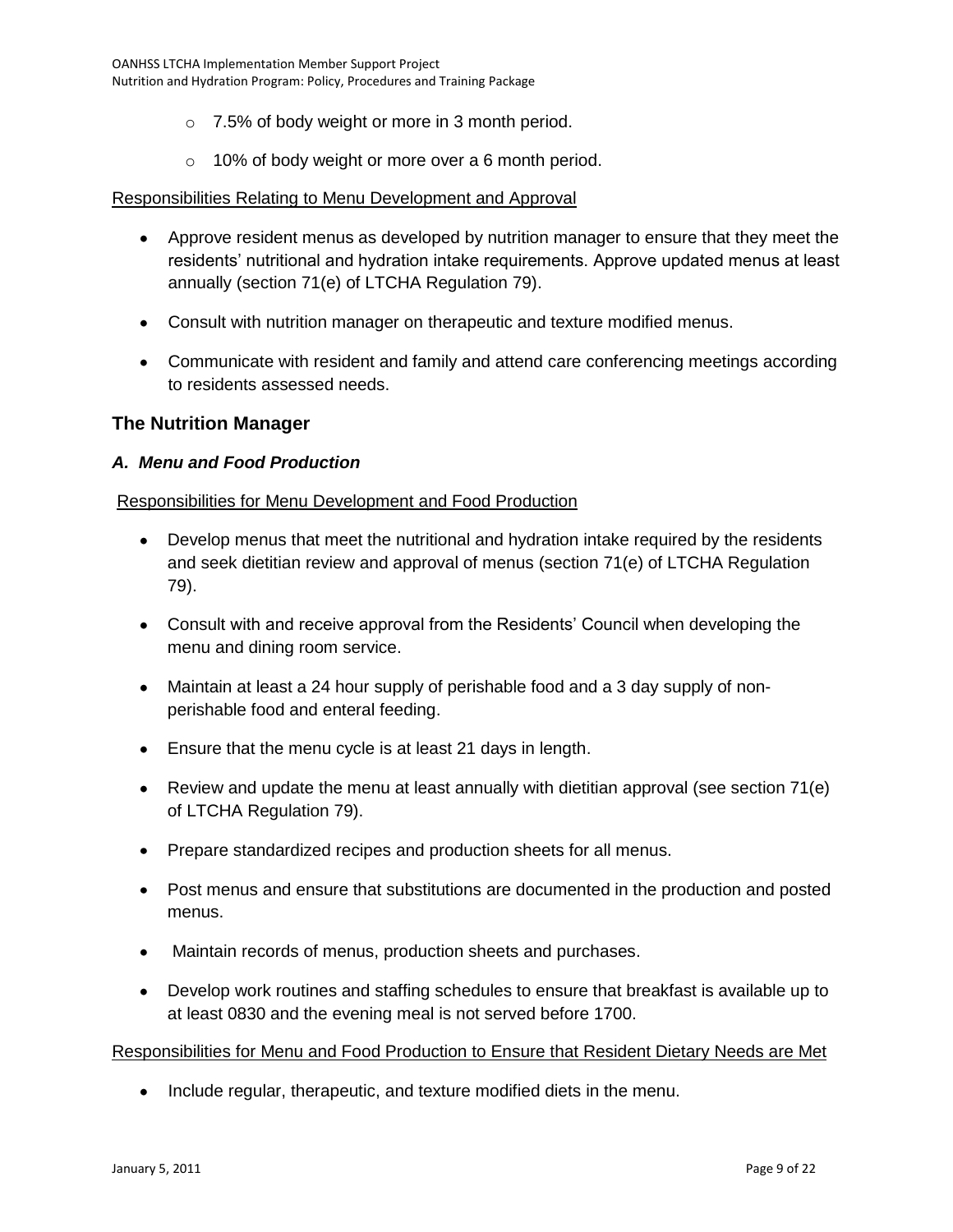- Plan individual menus for residents whose needs cannot be met through the menu.
- Include alternative choices for entrees, vegetables and dessert at lunch and dinner and alternative beverage choices at meals and snacks.
- Complete resident's assessments to offer safe meals to the resident (e.g. diet type, texture, allergies, feeding ability, dining room location).
- Monitor and evaluate residents designated as moderate or low nutritional risk on a quarterly, annual basis and when the plan of care is not effective or not needed.
- Complete quarterly RAI-MDS 2.0 section K for those residents at low and moderate risk.
- Communicate with resident and family and attend care conferencing meetings according to residents assessed needs.
- Record resident's weight and height on admission; check height yearly and weight at least monthly.
- Monitor the resident's weight for significant changes; implement and document measures and refer residents to dietitian for further assessment as needed.

#### *B. Dining room and Snack Service*

#### Responsibilities for the Efficient Operating of the Dining Room and Snack Service

- Support a congregate dining room experience for all residents, unless a resident's needs indicate otherwise.
- Post the menu for seven days and clearly communicate the daily menu to the residents.
- Develop communication, documented systems and routines to ensure that the prescribed diets are served course by course to each resident.
- Develop routines and approaches to offer residents choice in beverages, meals and snacks.
- Purchase/obtain necessary assistive devices for residents such as place mats, sippy cups and document on plan of care.
- Develop a seating plan and dining room service rotations to allow for pleasurable dining.  $\bullet$
- Maintain communication systems to share resident information with all dietary staff  $\bullet$ preparing and serving the meals.
- Complete ongoing monitoring of the dining room service.
- Follow up on concerns raised by the resident, SDM or Residents` Council.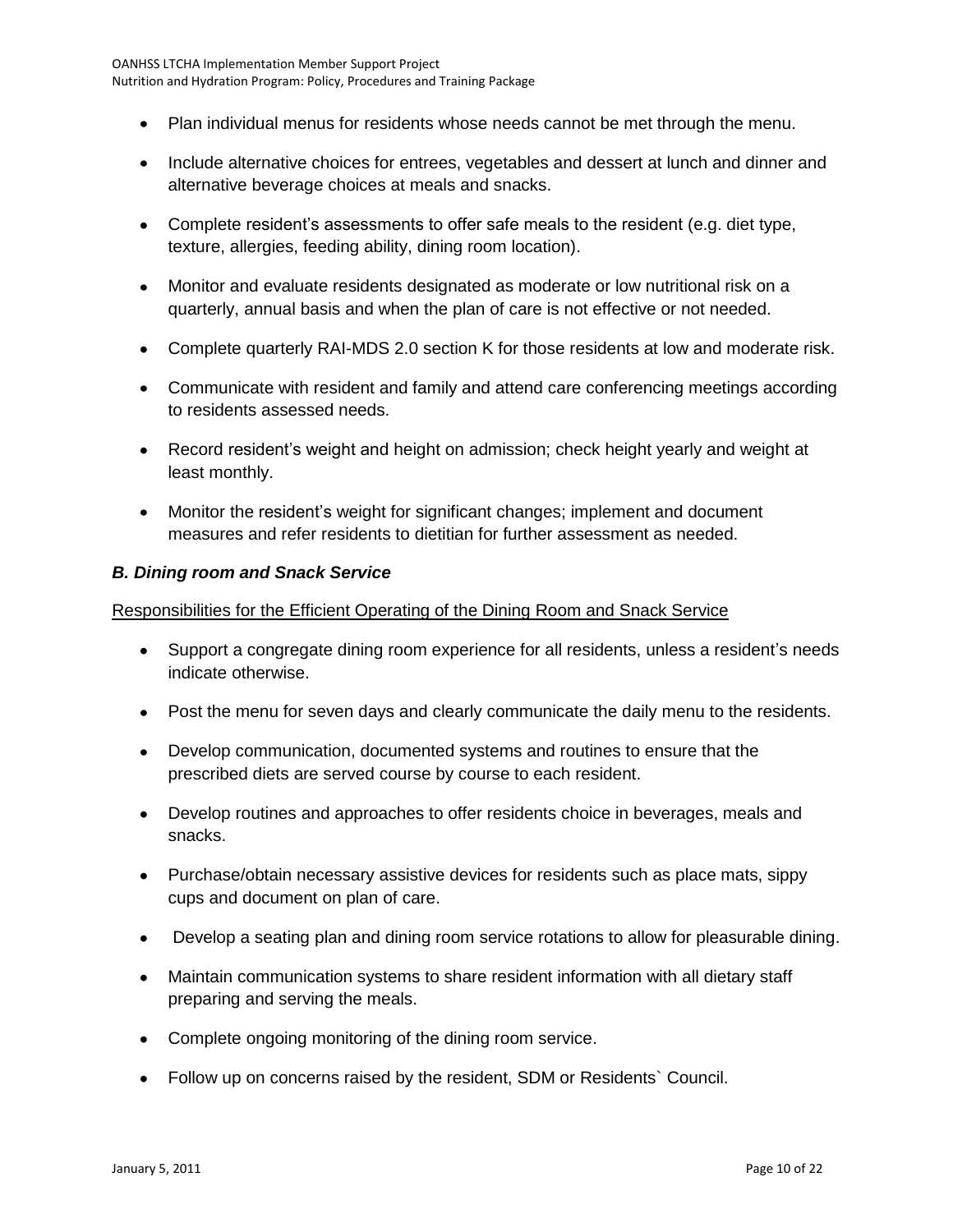#### Responsibilities to Ensure that the Residents Enjoy the Dining Room and Snack Service

- Ensure that the food temperature reaches the correct temperature prior to serving.
- Develop guidelines for staff to serve residents in a way that reflects their needs, diet order, fluid requirements, preferences and rights.
- Monitor the preparation of snacks based on prescribed diet and resident's preferences.
- Provide food and beverages that are appropriate for the resident and make available 24/7.
- Document food allergies and communicate to staff.
- Ensure that staff encourage and guide the resident to participate in restorative activities based on the assessed resident`s ability and or level of assistance required.
- Monitor the recording of diet and fluid intake where risks are identified; evaluate data and address issues in an interdisciplinary team approach.

#### **Staff Assisting in Dining Room Support**

#### Resident`s Participation and Enjoyment in the Meal Service

- Promote an engaging, pleasant atmosphere and reduce disruptive situations.
- Complete hand washing/hygiene on entering the dining area and frequently throughout the meal service. Wash hands between service to each resident.
- Position the resident comfortably and safely for eating and drinking.
- Check that the resident's dentures are in place, if worn.
- Check that the resident is comfortable, e.g. toileted prior to going to dining room.
- Follow the routine schedule, policies and procedures and arrive on time to help in the dining room.
- Maintain awareness of the resident's nutritional and hydration needs and have access to the dietary plan of care.
- Offer the resident a choice of menus including beverages.
- Give correct meal to the resident, e.g. staff plating the meal checks the resident's diet and preferences and staff delivering the plate checks that the correct plate is delivered to the correct resident.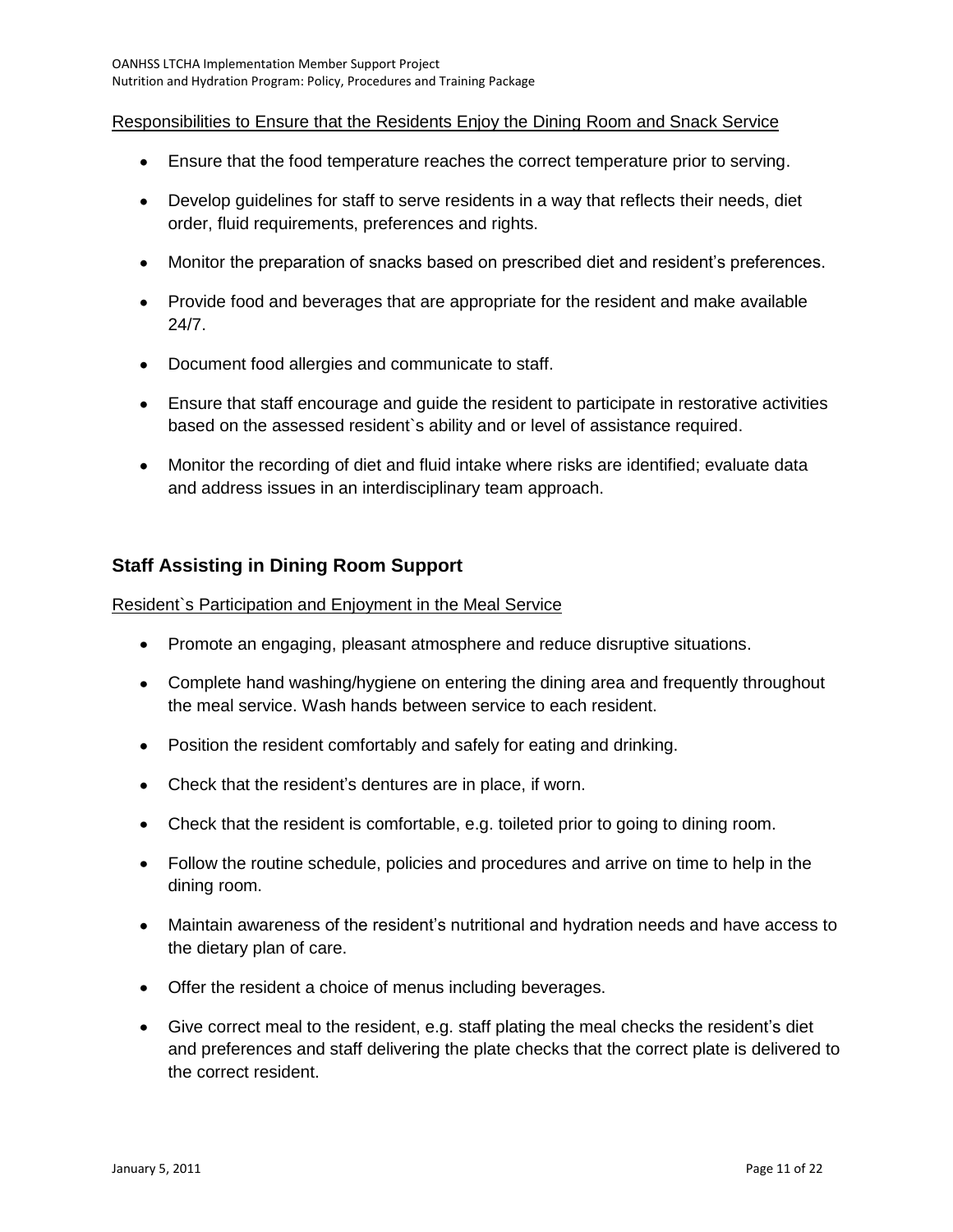- Allow the resident to eat and drink at his/her own pace.
- Do not serve the meal to a resident until a caregiver is ready to assist the resident where assistance is needed.
- Sit and maintain eye contact with a resident/s when feeding and feed with a teaspoon.
- Encourage the resident to participate at his/her level of ability and desire.
- Ensure that any necessary assistive devices are available for resident use.
- Refrain from personal conversations or use of personal phones or text messaging while in a resident's area.
- Check that the resident's face and hands and wheelchair as appropriate are clean before the resident leaves the dining area.
- Record or report the resident's diet and fluid intake as directed.
- Report any swallowing, behavioural or changes in diet or fluid intake.  $\bullet$
- Monitor for tolerance to current diet texture and fluid consistency, reporting any concerns and making adjustments for safe food and fluid intake.
- Provide mouth care following the meal.

#### **Staff Assisting in Snack Service Support**

#### Resident`s Participation and Enjoyment in the Snack Service

- Serve the snack and beverages at the assigned time.
- Offer the snack in an engaging manner.
- Check that the resident is comfortable and positioned in a safe manner.
- Maintain awareness of the resident's nutritional plan of care and offer the resident choice.
- Allow the resident to enjoy the beverage or snack at his/her pace.
- Offer appropriate assistance and encouragement as needed.
- Record and or report the resident's intake as directed.

#### **Physician**

• Monitor the resident's health status.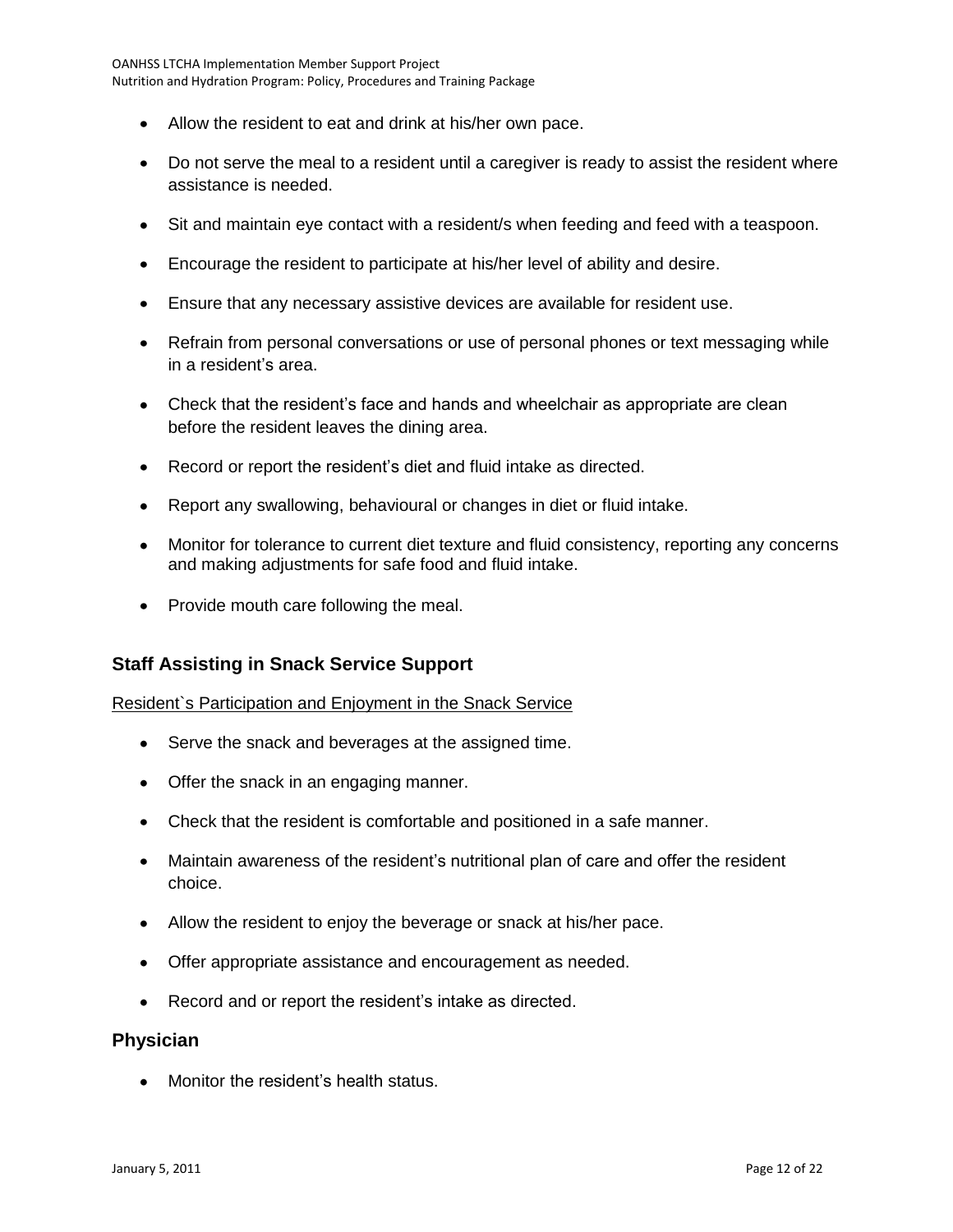- Consult with the dietitian relating to appropriate diet and skin integrity.
- May sign off on the diet ordered by the dietitian and or order diet appropriate to the resident's medical condition.
- Consult with pharmacist regarding pharmacological strategies to enhance eating where appropriate.
- Request referrals as appropriate to speech language pathologist.

### **Registered Nurses and Registered Practical Nurses**

- Work collaboratively within the nutrition and hydration programs to identify and mitigate nutrition, dietary service and hydration risks.
- Ensure that medication provision, treatments and diagnostic services are not completed during meal times.
- Direct the front line staff emphasising the need to follow policies and procedures so that resident dietary needs are offered in a safe manner.
- Monitor dining room and snack activities ensuring proper feeding techniques are being used.
- Collaborate with the interdisciplinary team in the assessment processes on admission, every 6 months, and if the resident's plan of care becomes ineffective.
- Use a collaborative approach to developing and implementing the plan of care including giving clear directions for direct care staff.
- Carry out plan of care strategies consistently and review every 6 months at a minimum.
- Complete documentation in health records, RAI-MDS 2.0, the plan of care, progress and reassessment.
- Follow up on identified risks and situations and evaluate the outcome.
- Report a resident`s skin integrity issues to the dietitian and interdisciplinary care team members.
- Encourage fluids when medication is being administered and at other times during the day.
- Encourage the resident/SDM to share customary routines and preferences with the interdisciplinary team.
- Complete the MDS Hot Weather Assessment Risk Tool when required.
- Complete and submit dietitian referral request as required.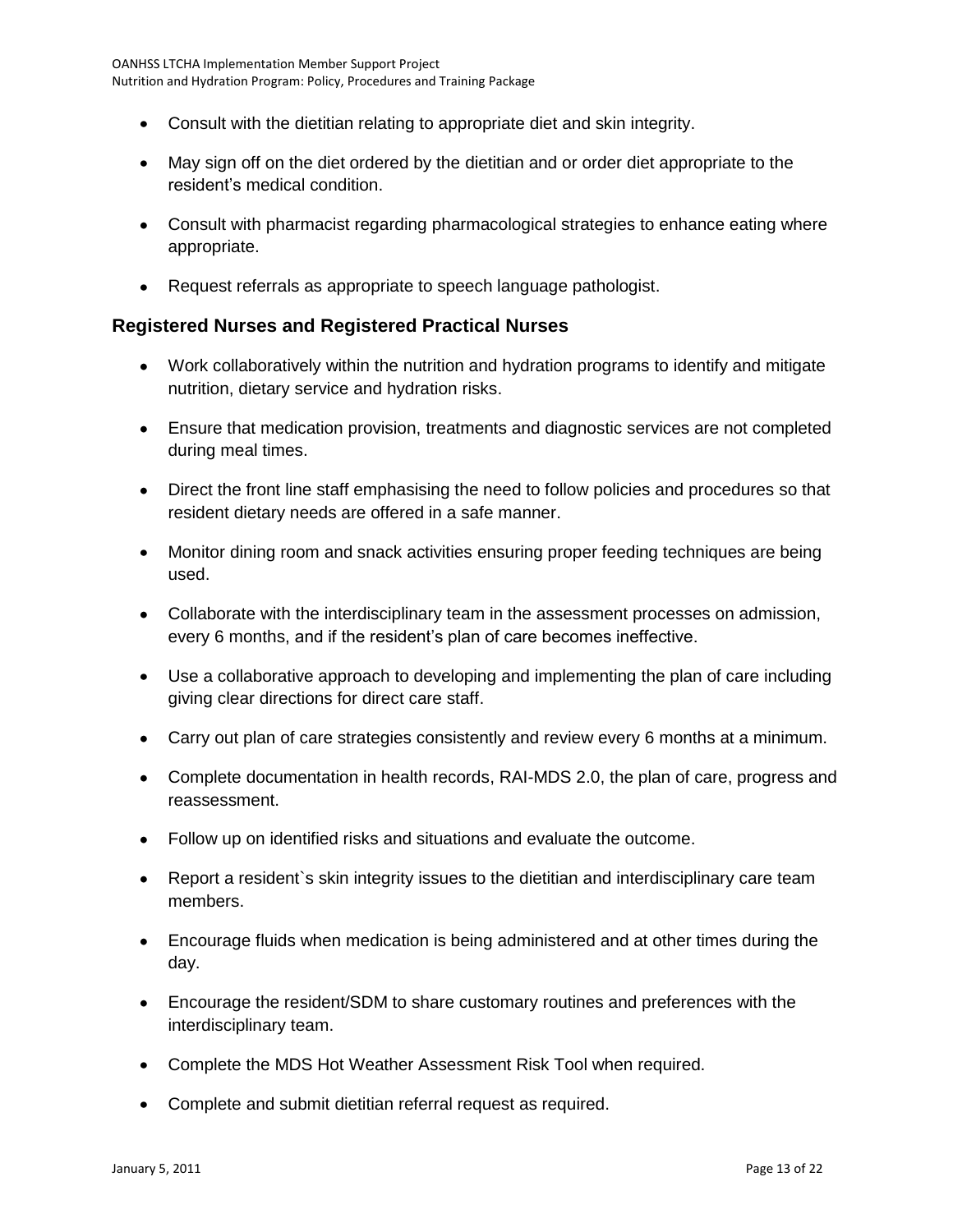## **Physiotherapist or Occupational Therapist**

- Carry out assessments taking into consideration resident's functional level at mealtimes.
- Work with the interdisciplinary team, the resident/SDM on seating and mobility comfort.
- Develop and implement therapeutic interventions to support comfort while participating in nutrition and hydration activities.
- Encourage resident's independence within ability.
- Advise on assistive devices.
- Educate the interdisciplinary team, the resident/SDM on approaches that support resident independence, safety, comfort and participation in the nutrition and hydration activities.

#### **Interdisciplinary Team**

#### Approach to Resident Assessment

Interdisciplinary team assessments are completed on admission, quarterly, annually, and also when the resident needs change, or the plan of care is no longer necessary and is not effective.

- Admission assessment offers baseline data to allow for safe eating and meals to be served to the resident (e.g. diet type and texture, allergies, feeding ability, dining room location). Diet orders are then written and include food texture, fluid consistencies and food restrictions.
- Initial plan of care assessments are completed within 14 days of admission and the initial plan of care is in place within 21 days of admission. Comprehensive assessments include: information gathered from the diet profile, food preferences, current height and weight, food and fluid reports, relevant medical, lab and medication history, cognition, skin integrity, bowel routine, feeding ability, feeding devices/aides/route, assistive devices, amount and type of assistance required, chewing ability/dentition, swallowing, dining room location and suitable table mate.
- Ongoing assessments are completed at intervals: quarterly and annually for RAI-MDS 2.0, when the resident care needs change, when the care plan is no longer necessary or is not effective.

#### Interdisciplinary Approach to Developing and Implementing a Plan of Care for Nutrition and Hydration for a Resident

Complete the plan of care based on the assessments, resident/SDM input and risk level identified.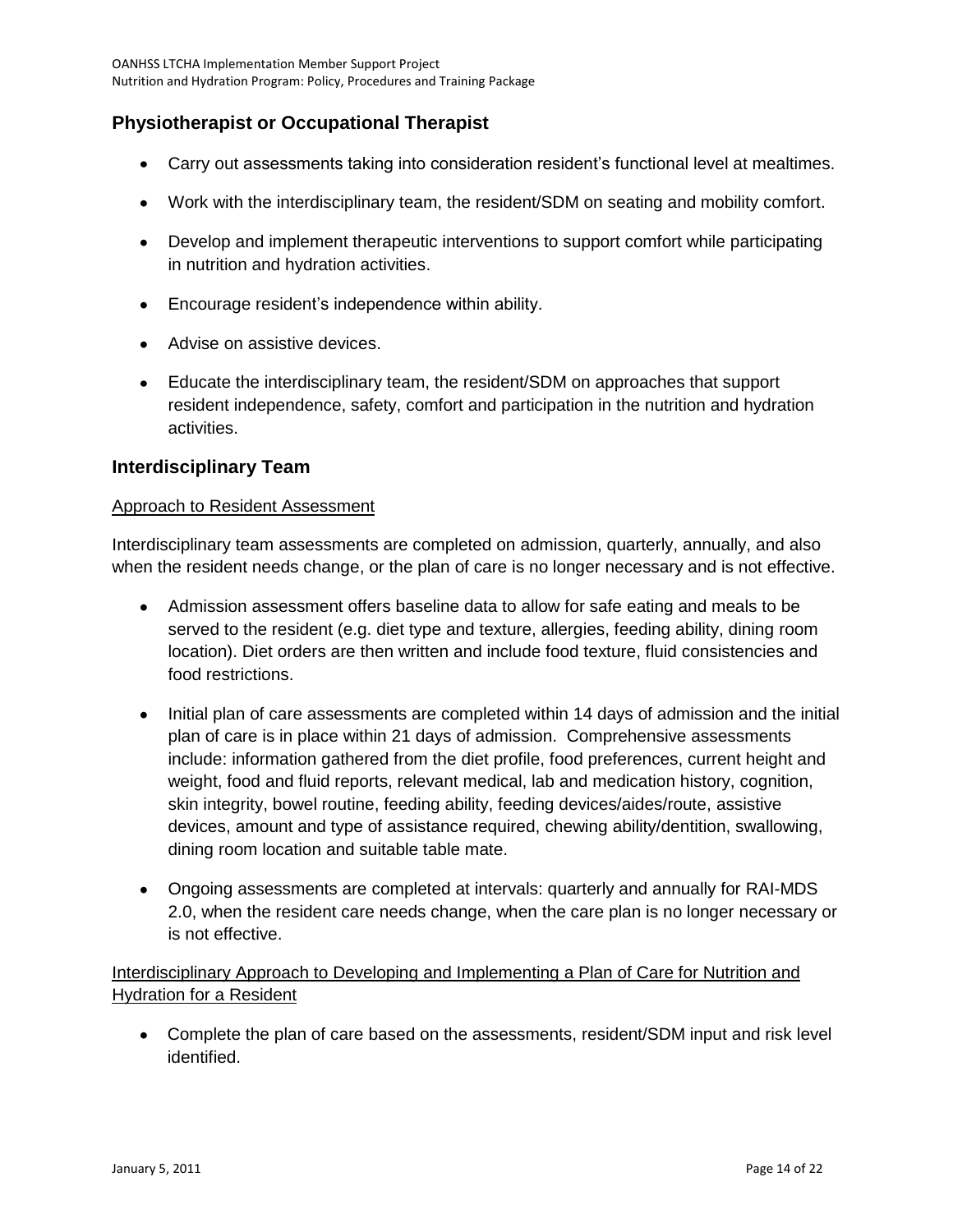- Complete the plan of care to maintain, restore, optimize the nutrition health and hydration of each individual resident.
- Include in the plan of care identified issues, preference, customary routines, interventions and expected resident outcomes.
- Share the plan of care with the resident/SDM.
- Ensure that all staff are aware of the plan of care and have access to it.

#### **Registered Nursing Staff and Dietitian**

#### Interdisciplinary Approach to Monitoring and Evaluation

#### Individual Resident

- Monitor according to the care plan.
- Monitor any risk issues such as weight loss or gain, dysphagia, increase or decrease in intake. Make relevant referral to occupational therapist, speech and language pathologist and dietitian as necessary.
- Continually monitor emotional, cognitive, physical responses at mealtime.
- Evaluate to determine if resident's nutrition and hydration goals are achieved; if the strategies are effective. Are changes to the care plan required?

#### The Nutrition and Hydration Policies and Program

- Monitor the dietary services, nutrition and hydration services regularly and evaluate the program at least annually. This would include, but not be limited to auditing and evaluation of the many sections of the dietary services, and elements of the nutrition and hydration program as outlined in the policies of the homes Quality/Risk Management Program.
- Complete nutrition and hydration assessments quarterly, annually and when plan of care is not effective.
- Review resident care plans to address changes in nutrition and hydration program as required.
- Utilize data from the RAI-MDS 2.0; analyse indicators independently or collectively.
- Participate in benchmarking and trending of resident care plan outcomes, specifically in relation to nutrition and hydration practices.
- Complete analysis of data and document findings.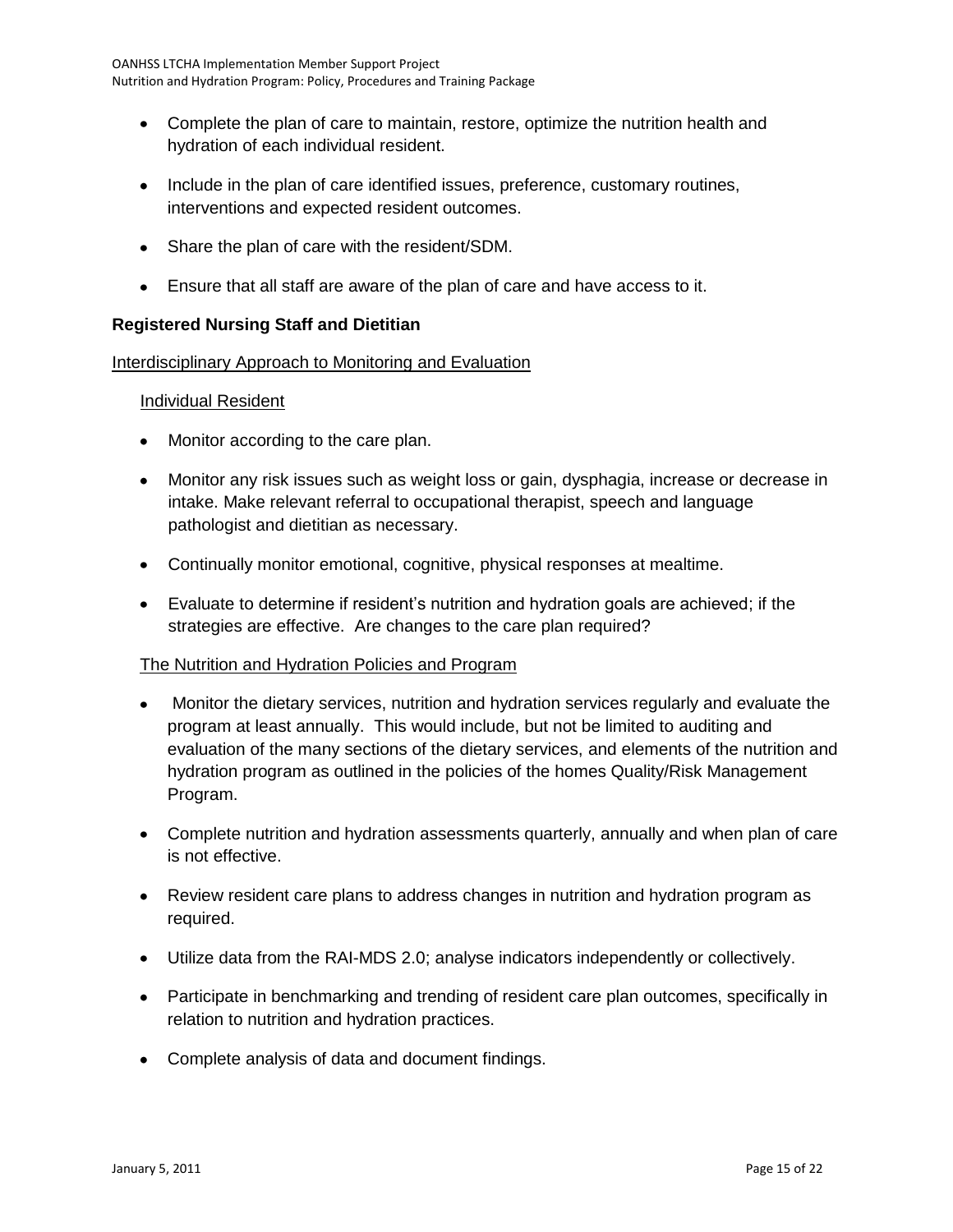Develop and implement changes and improvements in the nutritional and hydration program, based on analysis of data.

#### Interdisciplinary Approach to Documentation for Nutrition and Hydration Programs

- Monitor weight of all residents monthly and residents at risk more frequently.
- Monitor height and BMI monitoring annually.
- Monitor mealtime, snack food and fluid intake for residents identified to be at risk.
- Identify residents requiring more in-depth assessments or re-assessments.

#### Dietary Service Documentation

For records requirements see pages 8 and 9 of this document.

# <span id="page-15-0"></span>*Procedures for Nutrition and Hydration Management in Individual Resident Situations*

### **"Sick Day" or "Hiatus Day"**

Refers to a period up to 48 hours where a resident is unable to participate in his/her normal nutritional/dietary plan of care and where there is no major change/s in the resident's medical condition.

Interdisciplinary care team:

- Assess the resident's condition and share the information with the team.
- Encourage the resident to drink up to minimum of 1500 mls of free fluids and or diet/fluids as ordered.
- Offer mouth care and comfort.
- Monitor output and report fever, vomiting, diarrhoea.
- Assess for delirium and monitor changes in behaviour.
- Maintain contact with resident/family.
- Complete documentation and reassess as appropriate.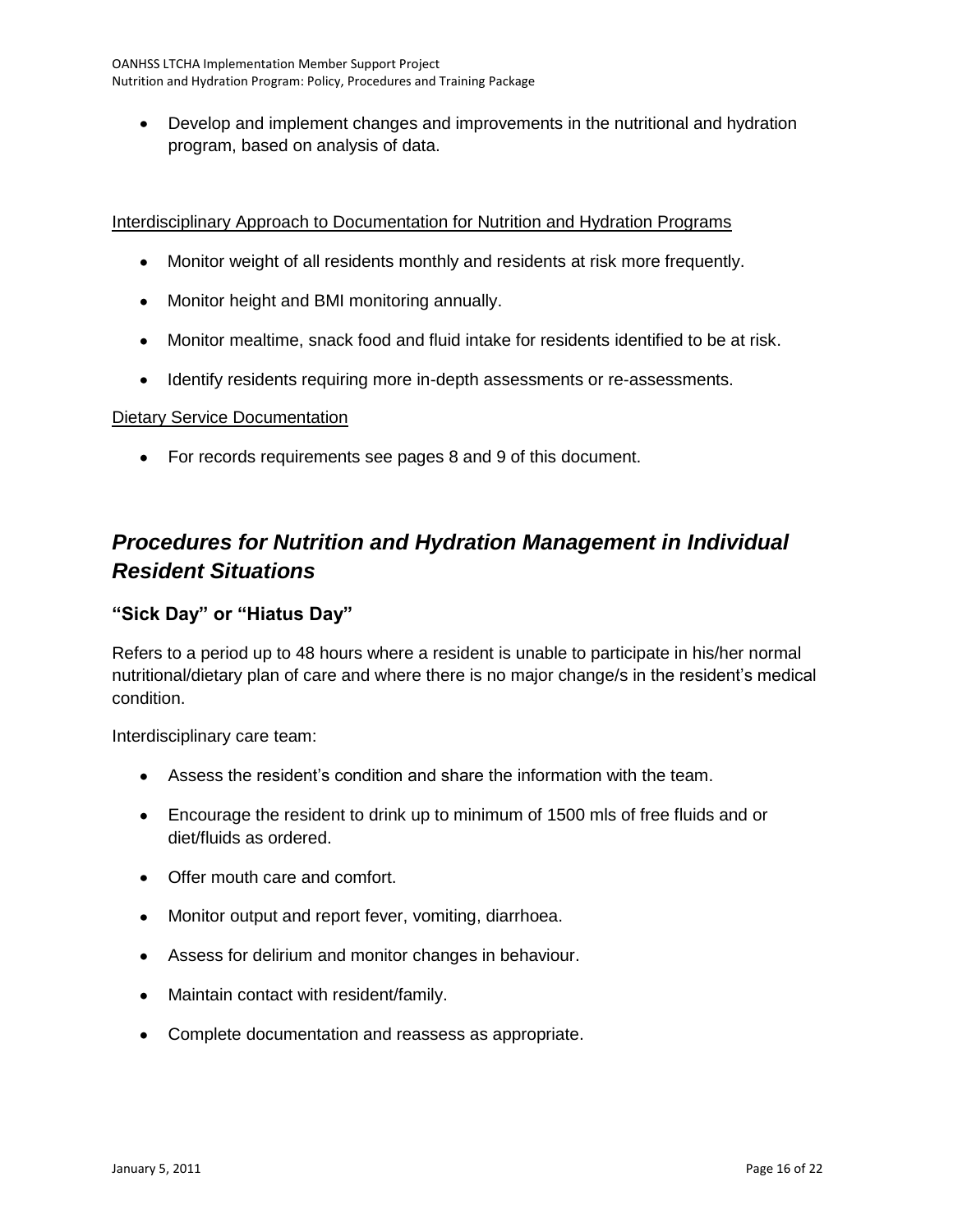## **Palliative Care / End of Life**

Resident at the end of life will receive end-of-life care in a manner that meets their needs.

Interdisciplinary care team:

- Discuss nutrition and hydration with the resident/SDM and suggest palliative care articles to read that offer insight into the resident's decreasing ability or lack of desire to eat and drink.
- Discuss the resident's wishes with the resident/SDM and receive consent for care approaches.
- Access an ethics consult as appropriate to support resident/SDM decision making.
- Follow the physician's order to address palliative care approaches.
- Develop a plan of care including the nutritional/hydration approaches during end-of-life care.
- Offer fluids and diet as tolerated and as desired by the resident.
- Provide mouth care frequently.

#### **Enteral Feeding**

Enteral feeding can be offered to the resident/SDM for mainly reversible, time limited medical situations. The nutritional and hydration principles for enteral feeding are reflected in the body of this policy and procedure:

- Assessment and risk level identification.
- Reassessment and re-evaluation, generally monthly.
- Consideration for assessment of swallowing by speech language pathologist.
- Consideration to return to oral feeding if resident's condition allows.
- General principles of promoting restorative/maintenance/comfort approaches and care at the end of life.

There are specific care implications for the nutritional and hydration team when caring for a resident receiving nutrients and fluid by means of enteral feeding. Team members to ensure that they:

Offer frequent mouth care on all shifts.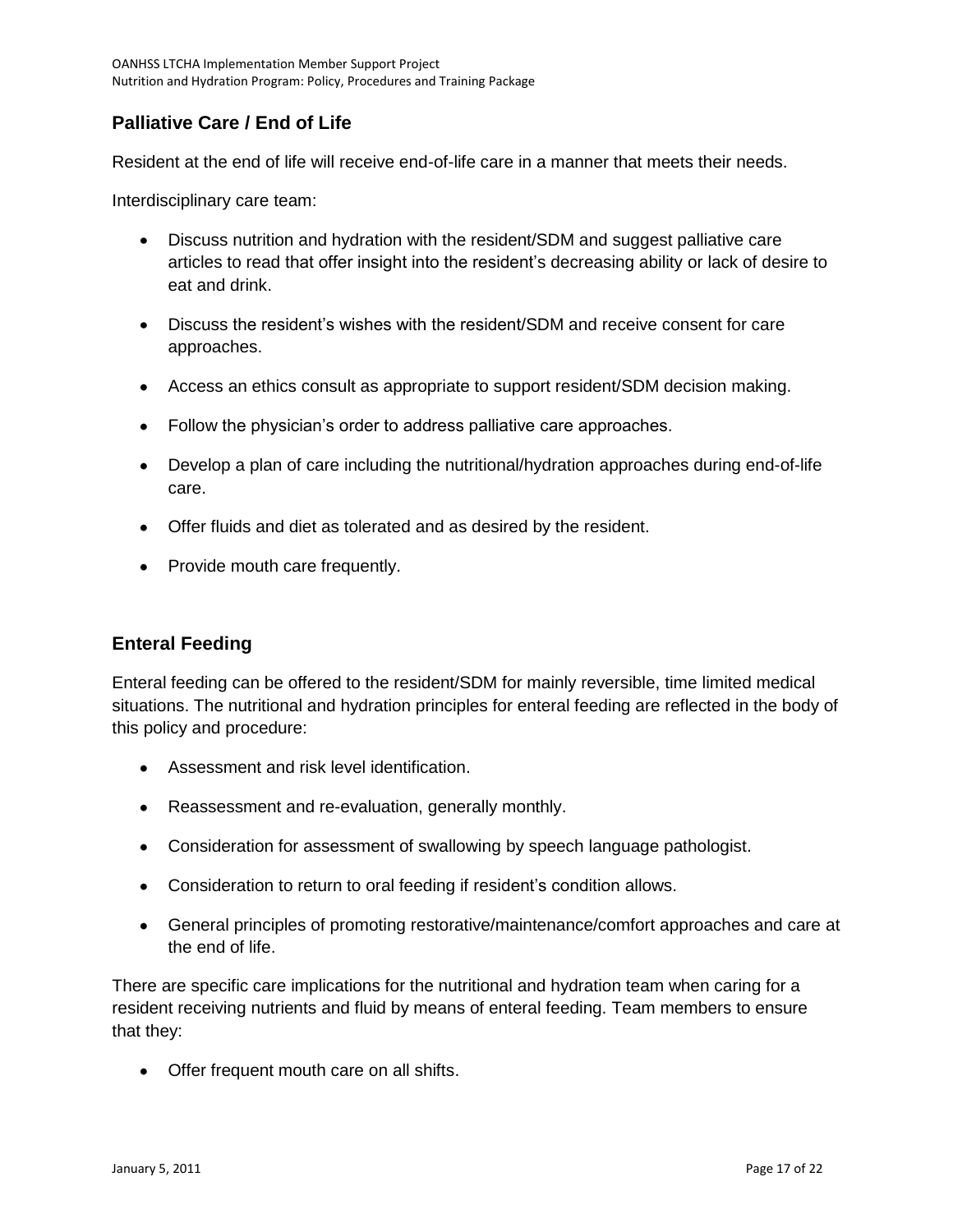- Maintain the head of the bed elevated during feeding and for a specific time after the feeding has finished as documented in the plan of care.
- Ensure that the enteral feeding tube and medication administration port remains patent and in position and report any concerns.
- Assess for side effects, which may include aspiration, nausea, pain, diarrhoea and skin excoriation, abdominal bloating, metabolic or mechanical problems such as blocked tubing.

## **Hypodermoclysis**

Hypodermoclysis is the administration of isotonic fluids via a subcutaneous infusion for mild rehydration or the prevention of dehydration. Requires a physician's or Nurse Practitioner's order for less than 3 litres in a 24 hour period.

# <span id="page-17-0"></span>*References*

American Geriatrics Society. wwwannalsoflongtermcare.com . ISSN: 1524-7929 Volume 17. May 2009. Author Mei.Annie. Hypodermoclysis: Maintaining Hydration in the Frail Older Adult. Pages 28-30.

American Geriatrics Society. wwwannalsoflongtermcare.com ISSN:1524-7929 Volume 16 April 2008. Issue 4. Author Gavi. Shai. Management of Feeding Tube complications in Long Term care Residents. Pages 28-32.

American Geriatrics Society. wwwannalsoflongtermcare.com. Volume 17 Issue 5 May 2009. Author Vitale.C.A. Strategies for Improving Care for Patients with Advanced Dementia and eating Problems through Physician and Speech Pathologist Collaboration. Pages 32-39.

Dietitians of Canada. Ontario LTC action group. 2008.

Hartford Institute for Geriatric Nursing. Geriatric Nursing Resources for Care of Older Adults. Nursing Standard of Practice Protocol: Nutrition in Aging 1-8.

Long Term Care Homes Act 2007. Long Term Care Homes Act 2007: Sections 11 (1) and (2); 8; 6; 76; Residents' Rights; "Every resident has the right to be properly sheltered, fed, clothed, groomed and cared for in a manner consistent with his or her needs".

Machel Jennifer. Manitoba Partnership Dietetic Education Program. Hydration Status of Residents Receiving Thickened Fluids.

Mentes J (2006). Oral hydration in older adults. Advanced Journal in Nursing (AJN), 106(6), 40- 49.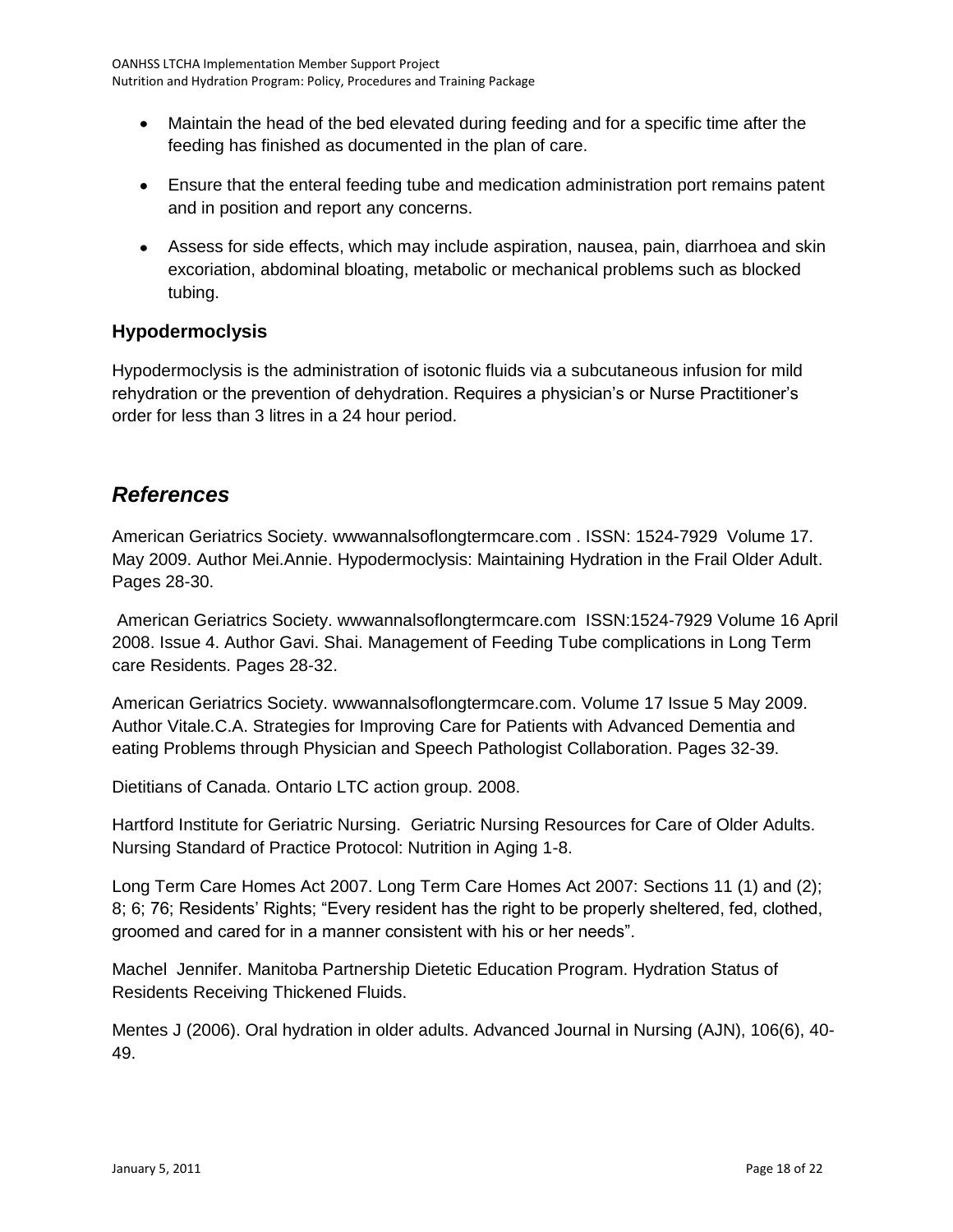Ontario Regulations 79/10. Ontario Regulations 79/10; Sections 68 to 78; 24; 42; 8(1) and (2); 231 to 236.

Toronto Best Practice in LTC Initiative 2007. Policy and Procedure Hydration Management.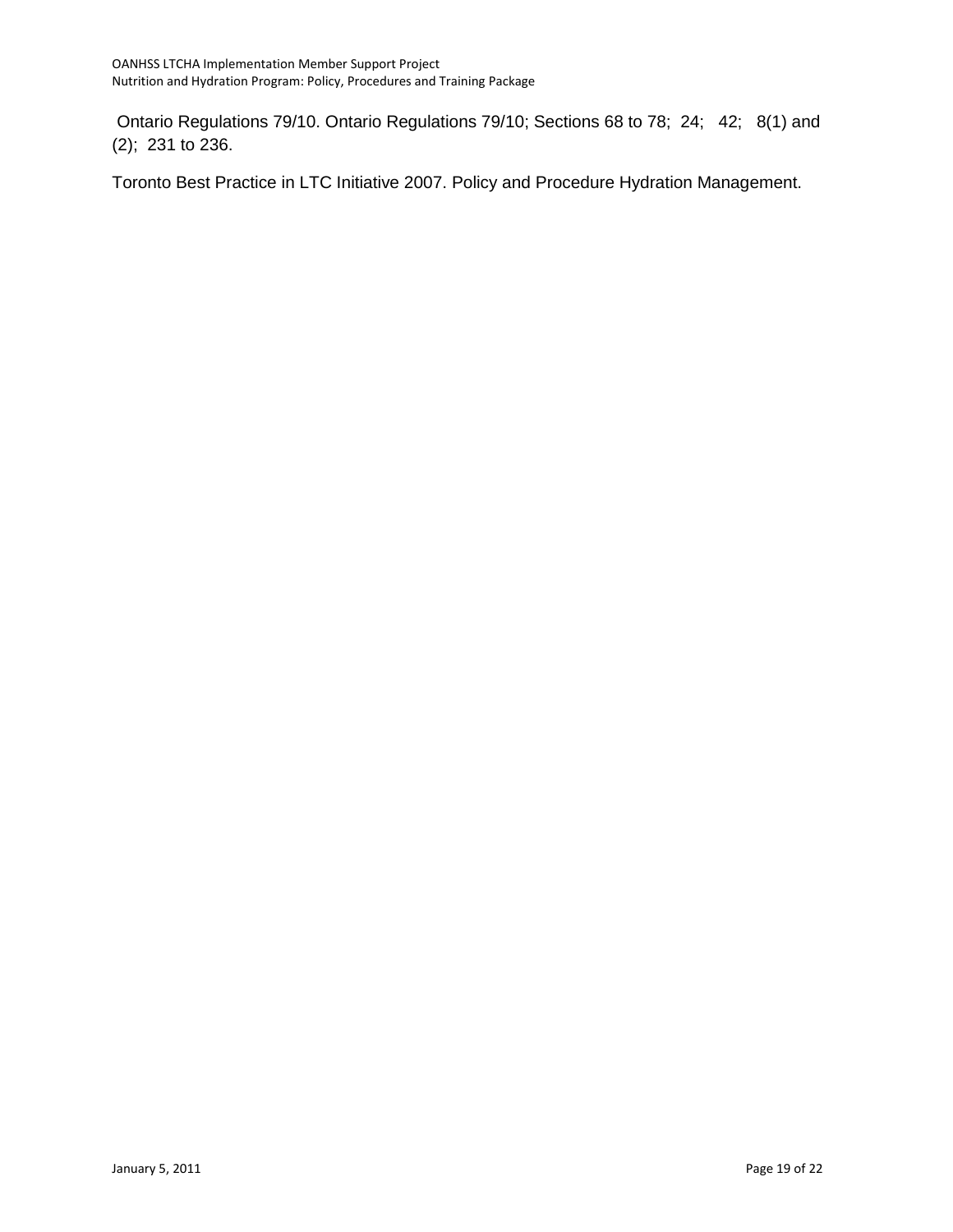# <span id="page-19-0"></span>**APPENDIX A: NUTRITION AND HYDRATION PROGRAM: REVIEW OF SYSTEM AND CLINICAL REQUIREMENTS**

For Appendix A: Nutrition and Hydration Program: Review of System and Clinical Requirements, see attached presentation (Microsoft PowerPoint file) included in this package.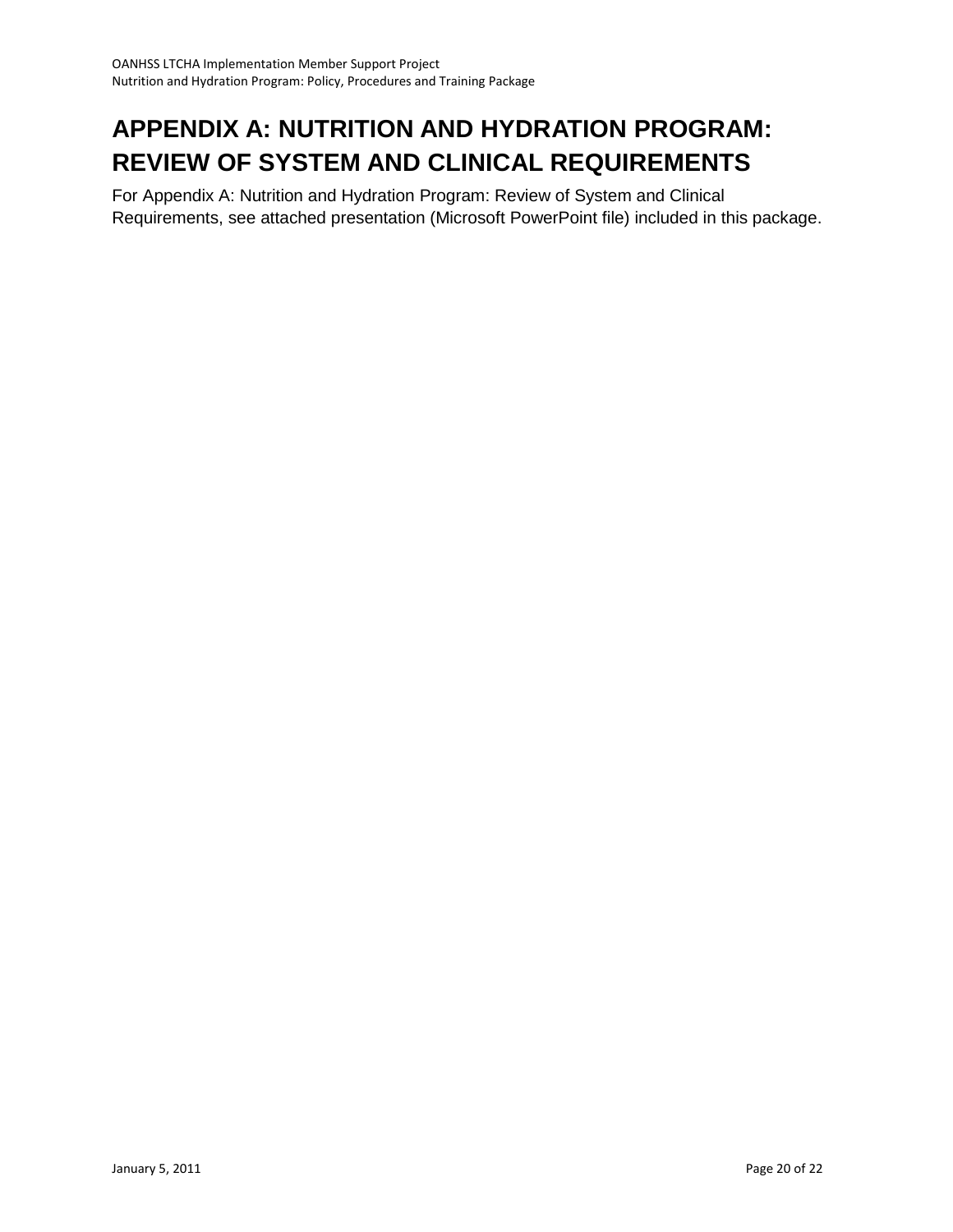# <span id="page-20-0"></span>**APPENDIX B: NUTRITION AND HYDRATION TRAINING PRESENTATION FOR FRONT-LINE STAFF**

For Appendix B: Nutrition and Hydration Training Presentation for Front-line Staff, see attached presentation (Microsoft PowerPoint file) included in this package.